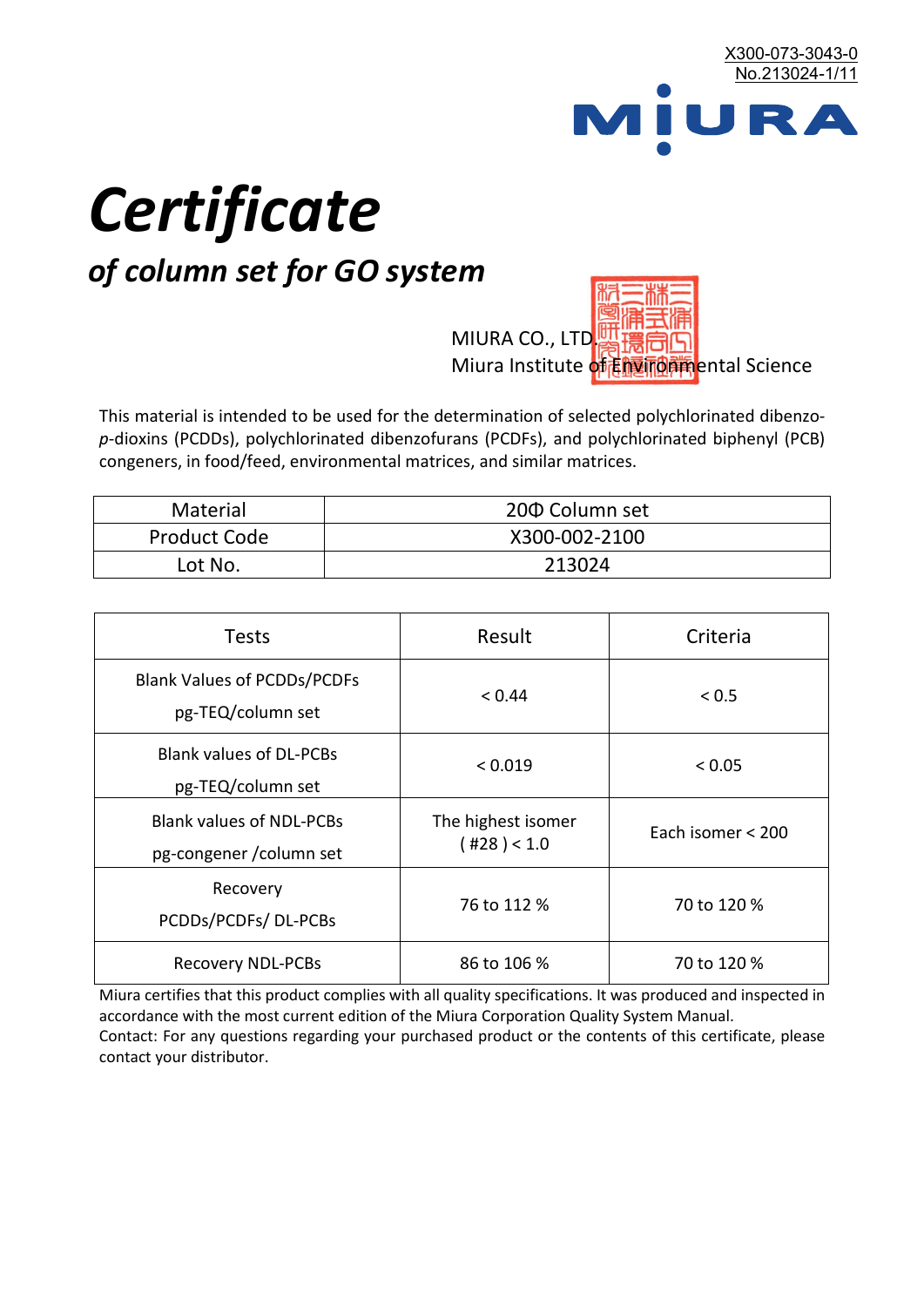### **DESCRIPTIONS**

**Lot Number:** The number mentioned on the labels on the column bag is the lot production number.

**Blank Level Values:** Blank level values, expressed as mass fractions (pg-TEQ per a column set), for selected PCB congeners, PCDD, and PCDF congeners are provided in Table 2. Blank level values are a reference value for which MIURA has the highest confidence in its accuracy, in that all known or suspected sources of bias have been investigated or taken into account (JIS K0311 or JIS K0312).

**Recovery Values (Sample):** Recovery values, expressed as percentages, are provided in Table 3 for selected mass labeled-PCB congeners, and selected mass labeled PCDD and PCDF congeners, based on selected mass labeled recovery standards added before GC-MS measurement. Recovery values meet EU regulations; however, the values meet the MIURA criteria for this certification, which are stricter than what is required by EU regulations.

#### **NOTICE AND WARNING TO USERS**

THE GO SYSTEM COLUMN SET IS INTENDED FOR DIOXIN ANALYTICAL USE ONLY, INCLUDING HAZARDOUS MATERIALS. BEFORE USE, READ THE SDS CAREFULLY; HANDLE PRODUCT AS A HAZARDOUS MATERIAL CAPABLE OF SKIN CORROSION AND/OR EYE DAMAGE.

#### **INSTRUCTIONS FOR STABILITY, STORAGE, AND USE**

**Stability and Storage:** The column set should be stored at room temperatures below 25 °C until use. It should not be frozen or exposed to sunlight or ultraviolet radiation. After removing from the bags, the contents should be used immediately, especially, because the concentration column (lower) "Alumina" can be deactivated under high-humidity. Storing of the removed column set is not recommended.

**Use:** If storing in a cold room or refrigerator, bring them to room temperature (let stand for approximately 30 min), remove water condensed on the surface of the bags. Carefully remove the bags to avoid damage of the column. Use the same lot number with one column set. For more information of column set refer to the operation manual.

#### **ANALYTICAL METHODS USED AT MIURA**

For preparation of blank test, several column sets chosen at random per lot production were allowed to reach ambient temperature; two types of the purification columns (upper: silver nitrate silica gel, and lower: sulfuric acid silica gel) were assembled, and 10 mL of n-hexane was added to wet the top of the column with the designated column cap and disposable syringe. Then, a known amount of internal standard solution (containing selected labeled PCB, PCDDs, and PCDFs congeners; as shown in Table 1) dissolved in 6 mL of n-hexane was added to the top of the column with disposable syringe, and the syringe was washed with 2 x 2 mL of n-hexane; the n-hexane was injected into the column again. Then, the purification columns assembled with the concentration columns (upper) and (lower) were set to the each system unit immediately. After two fractions (dioxin and PCB fractions) were obtained from each system unit, a known amount of the recovery standard solution was added to each concentration vessel. Finally, both fractions were concentrated using an evaporation system under nitrogen to 0.01 mL.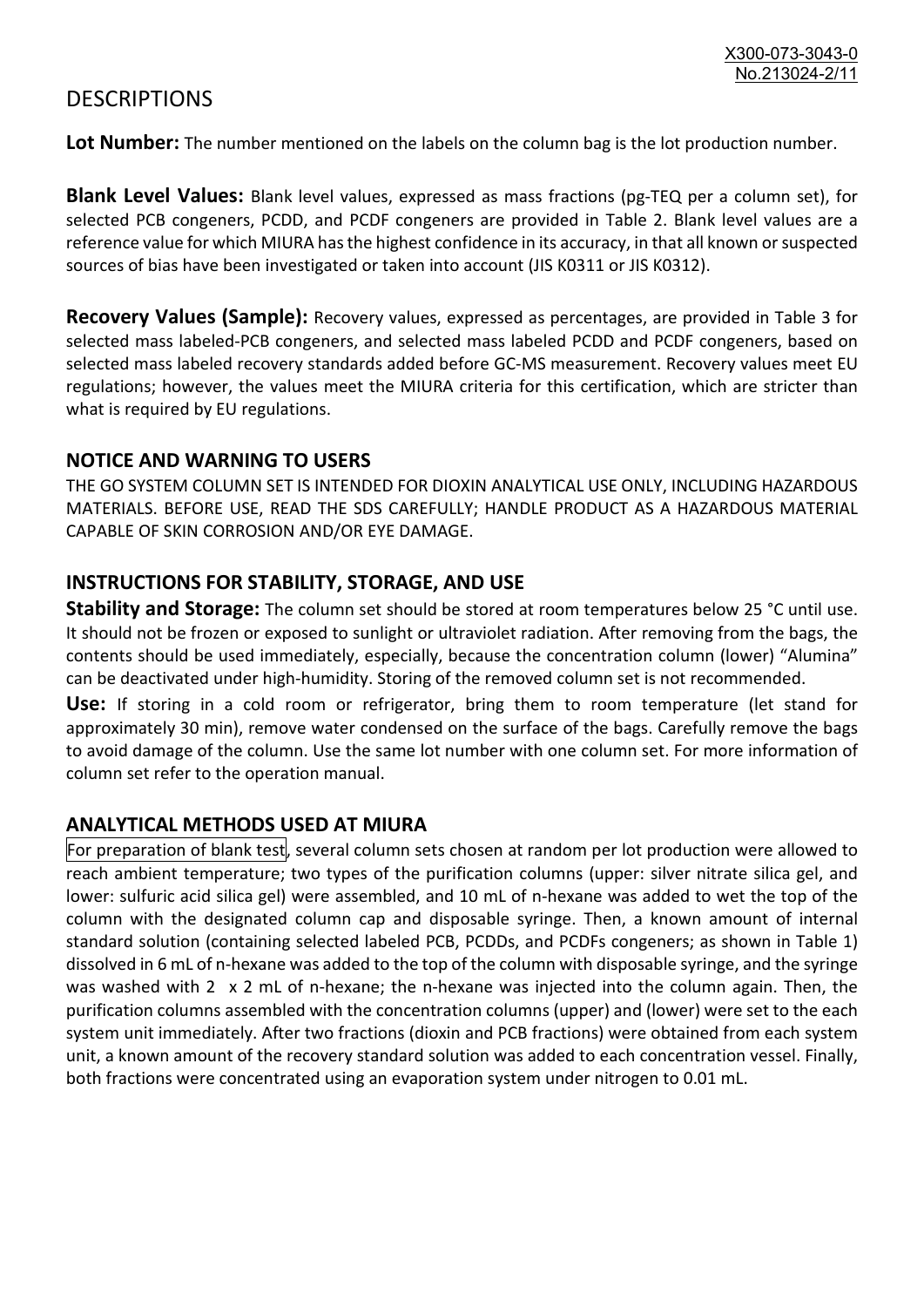X300-073-3043-0 No. 213024-3/

| Compounds                   | Standard                      | Maker Code     | Maker                           | <b>Diluted</b><br>Concentration |
|-----------------------------|-------------------------------|----------------|---------------------------------|---------------------------------|
| PCDDs and PCDFs,<br>DL-PCBs | Internal Standard             | DF-SS-A        |                                 | $10$ ng/mL<br>in decane         |
|                             | <b>Internal Standard</b>      | DFP-LCS-B      |                                 |                                 |
|                             | Recovery (Surrogate) Standard | $DF$ -IS-J     | Wellington<br>Laboratories Inc. |                                 |
| NDL-PCBs                    | Internal Standard             | <b>MBP-28</b>  |                                 |                                 |
|                             |                               | <b>MBP-52</b>  |                                 |                                 |
|                             |                               | MBP-101        |                                 |                                 |
|                             |                               | <b>MBP-138</b> |                                 |                                 |
|                             |                               | MBP-153        |                                 |                                 |
|                             | Recovery (Surrogate) Standard | <b>MBP-19</b>  |                                 |                                 |
|                             |                               | <b>MBP-70</b>  |                                 |                                 |
|                             |                               | MBP-111        |                                 |                                 |
|                             |                               | MBP-162        |                                 |                                 |
|                             |                               | <b>MBP-178</b> |                                 |                                 |

Table 1. Standard solutions used for recovery tests.

The concentrated dioxin fraction was analyzed using gas chromatography / high resolution mass spectrometry (GC/HRMS) operated in electron impact (EI) mode. A 0.25 mm ID × 60 m fused silica capillary (BPX-DXN, TRAJAN) was used. The concentrated PCB fraction was analyzed using GC/HRMS operated in EI mode. A 0.25 mm ID × 60 m fused silica capillary (HT8-PCB, TRAJAN) was used. All injections were 2 μL using a splitless inlet. The results, blank level values, are provided in Table 2. The chromatograms of each compounds are shown at page 6 and after. Furthermore, the dioxin and PCB fractions were analyzed using gas chromatography / low resolution mass spectrometry operated in total ion scan (m/z 50 to 500) mode, to confirm if interferences may affect determination of target compounds by GC/HRMS are included in the fractions, the chromatograms are not shown here.

For the recovery test (sample), The sunflower seed oil from Helianthus annuus (S5007-1L, Sigma Aldrich) was dissolved in 2 mL of n-hexane. A known amount of the internal standard solution was added to the flask, mixed, and allowed to equilibrate. First, several column sets chosen at random per lot production were allowed to reach ambient temperature; the purification columns (upper) and (lower) were assembled. 10 mL of n-hexane was added to wet the top of the column with the designated column cap and disposable syringe. Then, the sample with the internal standard was injected into the top of the column with the disposable syringe, and the syringe was washed with 2 x 2 mL of n-hexane; the n-hexane was injected into the column again. The purification column was assembled with the concentration column (upper) and (lower), and set to the each system unit immediately. After obtaining two fractions from the system unit, the dioxin and PCB fractions were concentrated using an evaporation system under nitrogen to approximately 0.01 mL. After the addition of a known amount of recovery standard solution, the both fractions were concentrated to 0.02 mL; then dioxin and PCB in each fractions were analyzed using GC/HRMS as mentioned above test. The inspection results is displayed in Table 3.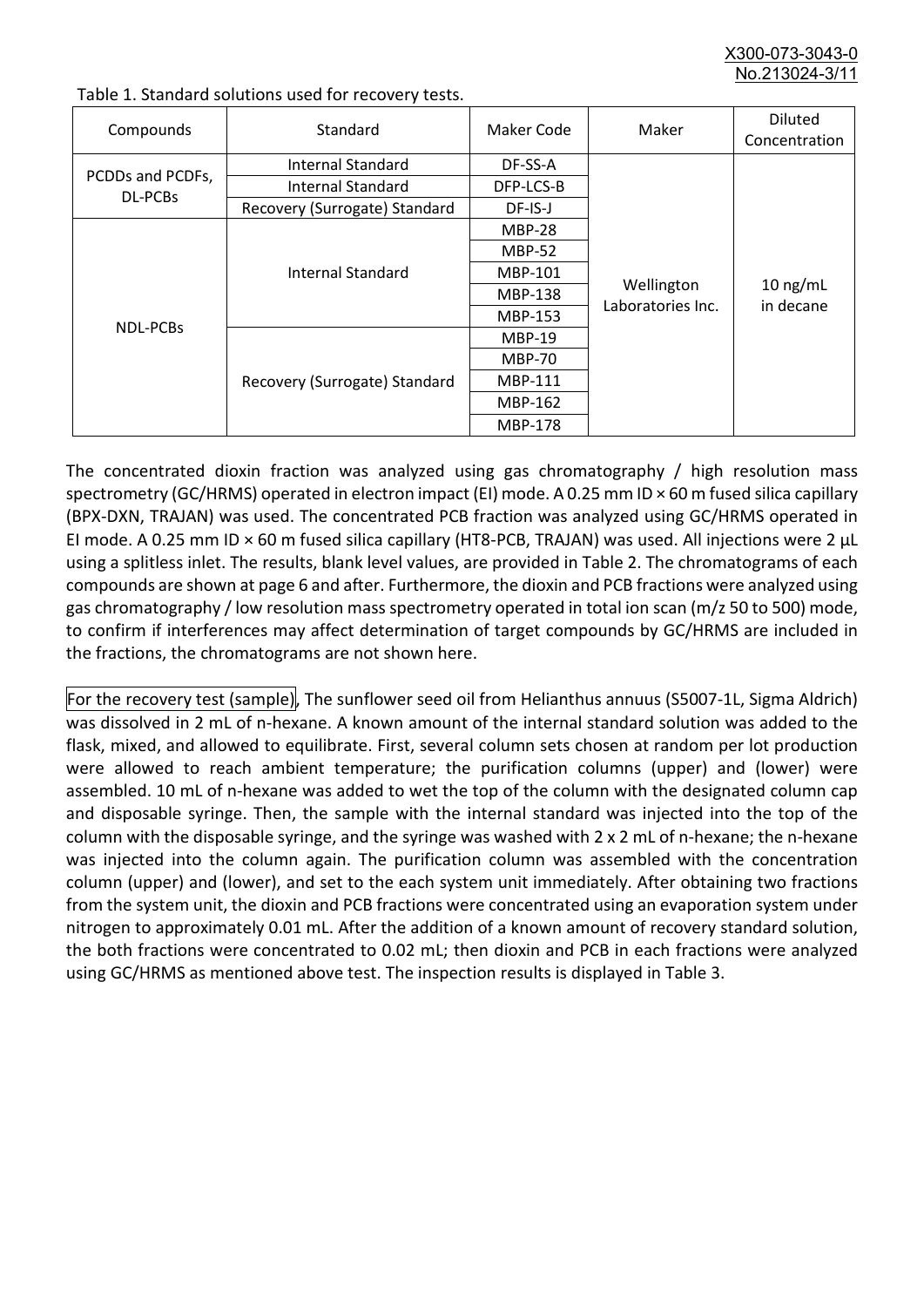X300-073-3043-0 No.213024-4/11

|  | Table 2 Blank levels of dioxins (PCDDs/PCDFs and DL-PCBs) and NDL-PCBs per column set. |
|--|----------------------------------------------------------------------------------------|
|--|----------------------------------------------------------------------------------------|

| abic 2 Diarik icveis of dioxins (I CDD3/TCDTs and DET CD3/ and NDET CD3 pcr column sett.<br>Congener | Concentration | <b>LOQ</b> | <b>LOD</b> | $S/N=3$   | TEQ*      |
|------------------------------------------------------------------------------------------------------|---------------|------------|------------|-----------|-----------|
|                                                                                                      | pg/column     | pg/column  | pg/column  | pg/column | pg/column |
| 2,3,7,8-TeCDD                                                                                        | <b>ND</b>     | 0.29       | 0.09       | 0.06      | 0.09      |
| 1,2,3,7,8-PeCDD                                                                                      | <b>ND</b>     | 0.30       | 0.09       | 0.07      | 0.09      |
| 1,2,3,4,7,8-HxCDD                                                                                    | <b>ND</b>     | 0.8        | 0.2        | 0.2       | 0.02      |
| 1,2,3,6,7,8-HxCDD                                                                                    | <b>ND</b>     | 0.7        | 0.2        | 0.2       | 0.02      |
| 1,2,3,7,8,9-HxCDD                                                                                    | <b>ND</b>     | 0.8        | 0.2        | 0.2       | 0.02      |
| 1,2,3,4,6,7,8-HpCDD                                                                                  | <b>ND</b>     | 1.3        | 0.4        | 0.3       | 0.004     |
| <b>OCDD</b>                                                                                          | <b>ND</b>     | 1.9        | 0.6        | 0.1       | 0.00018   |
| 2,3,7,8-TeCDF                                                                                        | <b>ND</b>     | 0.9        | 0.3        | 0.08      | 0.03      |
| 1,2,3,7,8-PeCDF                                                                                      | <b>ND</b>     | 0.8        | 0.2        | 0.07      | 0.006     |
| 2,3,4,7,8-PeCDF                                                                                      | <b>ND</b>     | 0.5        | 0.2        | 0.07      | 0.06      |
| 1,2,3,4,7,8-HxCDF                                                                                    | <b>ND</b>     | 0.6        | 0.2        | 0.03      | 0.02      |
| 1,2,3,6,7,8-HxCDF                                                                                    | <b>ND</b>     | 0.9        | 0.3        | 0.03      | 0.03      |
| 1,2,3,7,8,9-HxCDF                                                                                    | <b>ND</b>     | 0.6        | 0.2        | 0.03      | 0.02      |
| 2,3,4,6,7,8-HxCDF                                                                                    | <b>ND</b>     | 0.6        | 0.2        | 0.03      | 0.02      |
| 1,2,3,4,6,7,8-HpCDF                                                                                  | <b>ND</b>     | 1.0        | 0.3        | 0.03      | 0.003     |
| 1,2,3,4,7,8,9-HpCDF                                                                                  | <b>ND</b>     | 1.1        | 0.3        | 0.04      | 0.003     |
| <b>OCDF</b>                                                                                          | <b>ND</b>     | 2.0        | 0.6        | 0.08      | 0.00018   |
| #81 (3,4,4',5-TeCB)                                                                                  | <b>ND</b>     | 0.7        | 0.2        | 0.03      | 0.00006   |
| #77 (3,3',4,4'-TeCB)                                                                                 | <b>ND</b>     | 1.5        | 0.5        | 0.04      | 0.00005   |
| #126 (3,3',4,4',5-PeCB)                                                                              | <b>ND</b>     | 0.4        | 0.1        | 0.1       | 0.01      |
| #169 (3,3',4,4',5,5'-HxCB)                                                                           | <b>ND</b>     | 0.9        | 0.3        | 0.06      | 0.009     |
| #123 (2',3,4,4',5-PeCB)                                                                              | <b>ND</b>     | 0.4        | 0.1        | 0.05      | 0.000003  |
| #118 (2,3',4,4',5-PeCB)                                                                              | <b>ND</b>     | 0.7        | 0.2        | 0.05      | 0.000006  |
| #105 (2,3,3',4,4'-PeCB)                                                                              | <b>ND</b>     | 0.4        | 0.1        | 0.05      | 0.000003  |
| #114 (2,3,4,4',5-PeCB)                                                                               | <b>ND</b>     | 0.6        | 0.2        | 0.05      | 0.000006  |
| #167 (2,3',4,4',5,5'-HxCB)                                                                           | <b>ND</b>     | 0.4        | 0.1        | 0.06      | 0.000003  |
| #156 (2,3,3',4,4',5-HxCB)                                                                            | <b>ND</b>     | 0.5        | 0.1        | 0.06      | 0.000003  |
| #157 (2,3,3',4,4',5'-HxCB)                                                                           | <b>ND</b>     | 0.6        | 0.2        | 0.05      | 0.000006  |
| #189 (2,3,3',4,4',5,5'-HpCB)                                                                         | <b>ND</b>     | 0.4        | 0.1        | 0.05      | 0.000003  |
| #28 (2,4,4'-TrCB)                                                                                    | 1.0           | 0.4        | 0.1        | 0.05      |           |
| #52 (2,2',5,5'-TeCB)                                                                                 | <b>ND</b>     | 0.3        | 0.1        | 0.08      |           |
| #101 (2,2',4,5,5'-PeCB)                                                                              | <b>ND</b>     | 0.4        | 0.1        | 0.06      |           |
| #138 (2,2',3,4,4',5'-HxCB)                                                                           | <b>ND</b>     | 0.6        | 0.2        | 0.06      |           |
| #153 (2,2',4,4',5,5'-HxCB)                                                                           | <b>ND</b>     | 1.1        | 0.3        | 0.07      |           |
| #180 (2,2',3,4,4',5,5'-HpCB)                                                                         | <b>ND</b>     | 0.6        | 0.2        | 0.08      |           |

\* TEQ: Toxicity Equivalents (are applied WHO-TEF(2006))

- 1. The figures in the parentheses in the concentration of actual measurement denote the concentration of the LOD or more and less than the LOQ.
- 2. ND in the concentration of actual measurement denotes less than the LOD.
- 3. TEQ are calculated with an actual measurement which is the concentration of the LOQ or more, and an actual measurement which is the concentration of the LOD or more and less than the LOQ, respectively. For values less than the LOD, TEQ are calculated with the LOD.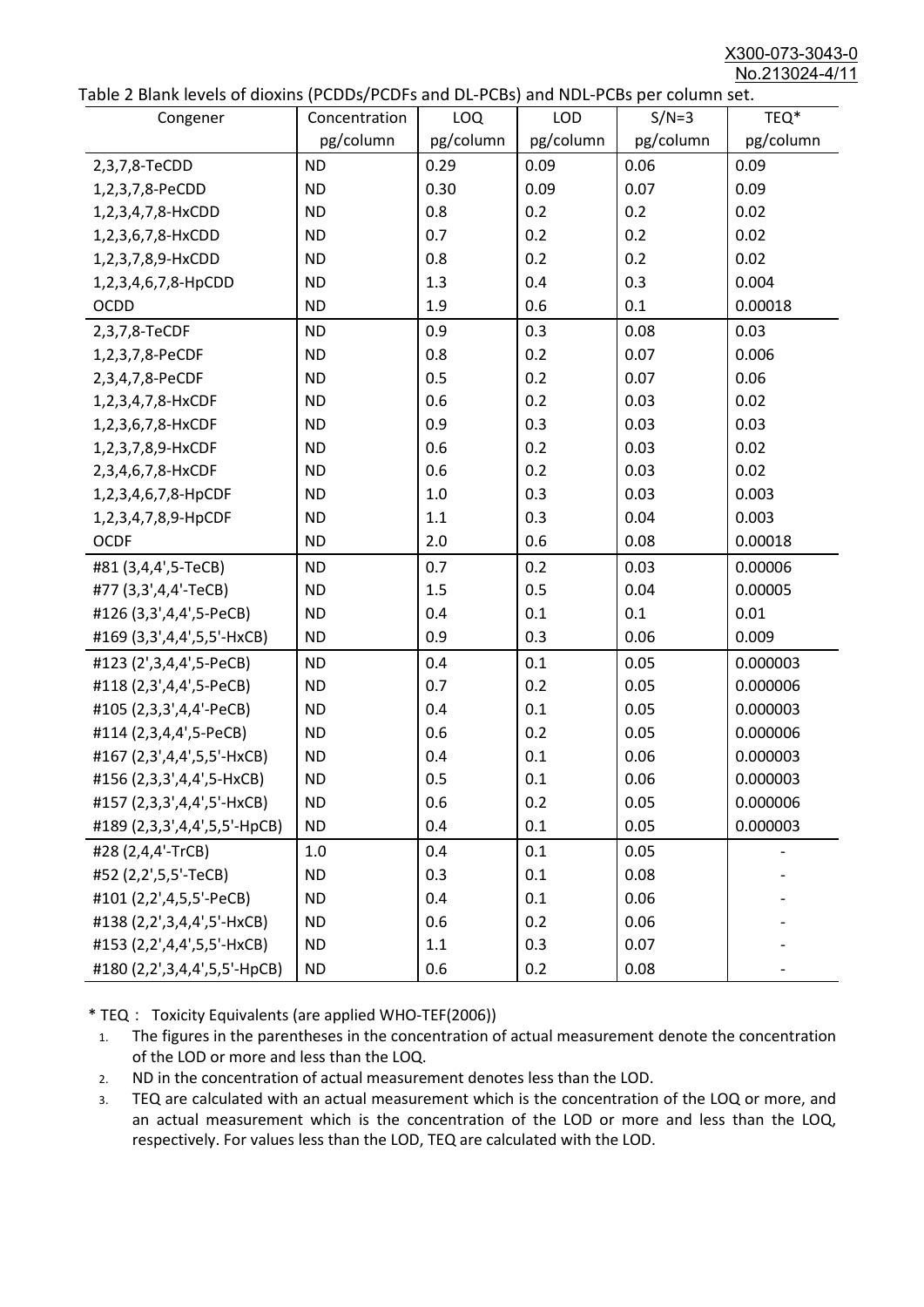| uwic J.<br>Recoveries of fabeled internal standar |        |
|---------------------------------------------------|--------|
| Congener                                          | Sample |
| 2,3,7,8-TeCDD                                     | 76 %   |
| 1,2,3,7,8-PeCDD                                   | 88%    |
| 1,2,3,4,7,8-HxCDD                                 | 87%    |
| 1,2,3,6,7,8-HxCDD                                 | 91%    |
| 1,2,3,7,8,9-HxCDD                                 | 85 %   |
| 1,2,3,4,6,7,8-HpCDD                               | 92%    |
| <b>OCDD</b>                                       | 88%    |
| 2,3,7,8-TeCDF                                     | 85%    |
| 1,2,3,7,8-PeCDF                                   | 89%    |
| 2,3,4,7,8-PeCDF                                   | 93 %   |
| 1,2,3,4,7,8-HxCDF                                 | 91%    |
| 1,2,3,6,7,8-HxCDF                                 | 89 %   |
| 1,2,3,7,8,9-HxCDF                                 | 98%    |
| 2,3,4,6,7,8-HxCDF                                 | 86%    |
| 1,2,3,4,6,7,8-HpCDF                               | 92%    |
| 1,2,3,4,7,8,9-HpCDF                               | 92%    |
| <b>OCDF</b>                                       | 90%    |
| #81 (3,4,4',5-TeCB)                               | 84 %   |
| #77 (3,3',4,4'-TeCB)                              | 82%    |
| #126 (3,3',4,4',5-PeCB)                           | 88%    |
| #169 (3,3',4,4',5,5'-HxCB)                        | 92 %   |
| #123 (2',3,4,4',5-PeCB)                           | 104 %  |
| #118 (2,3',4,4',5-PeCB)                           | 95 %   |
| #105 (2,3,3',4,4'-PeCB)                           | 101%   |
| #114 (2,3,4,4',5-PeCB)                            | 102 %  |
| #167 (2,3',4,4',5,5'-HxCB)                        | 97%    |
| #156 (2,3,3',4,4',5-HxCB)                         | 102 %  |
| #157 (2,3,3',4,4',5'-HxCB)                        | 104 %  |
| #189 (2,3,3',4,4',5,5'-HpCB)                      | 112 %  |
| #28 (2,4,4'-TrCB)                                 | 106 %  |
| #52 (2,2',5,5'-TeCB)                              | 94 %   |
| #101 (2,2',4,5,5'-PeCB)                           | 92%    |
| #138 (2,2',3,4,4',5'-HxCB)                        | 87%    |
| #153 (2,2',4,4',5,5'-HxCB)                        | 86%    |
| #180 (2,2',3,4,4',5,5'-HpCB)                      | 104 %  |

Table 3. Recoveries of labeled internal standards.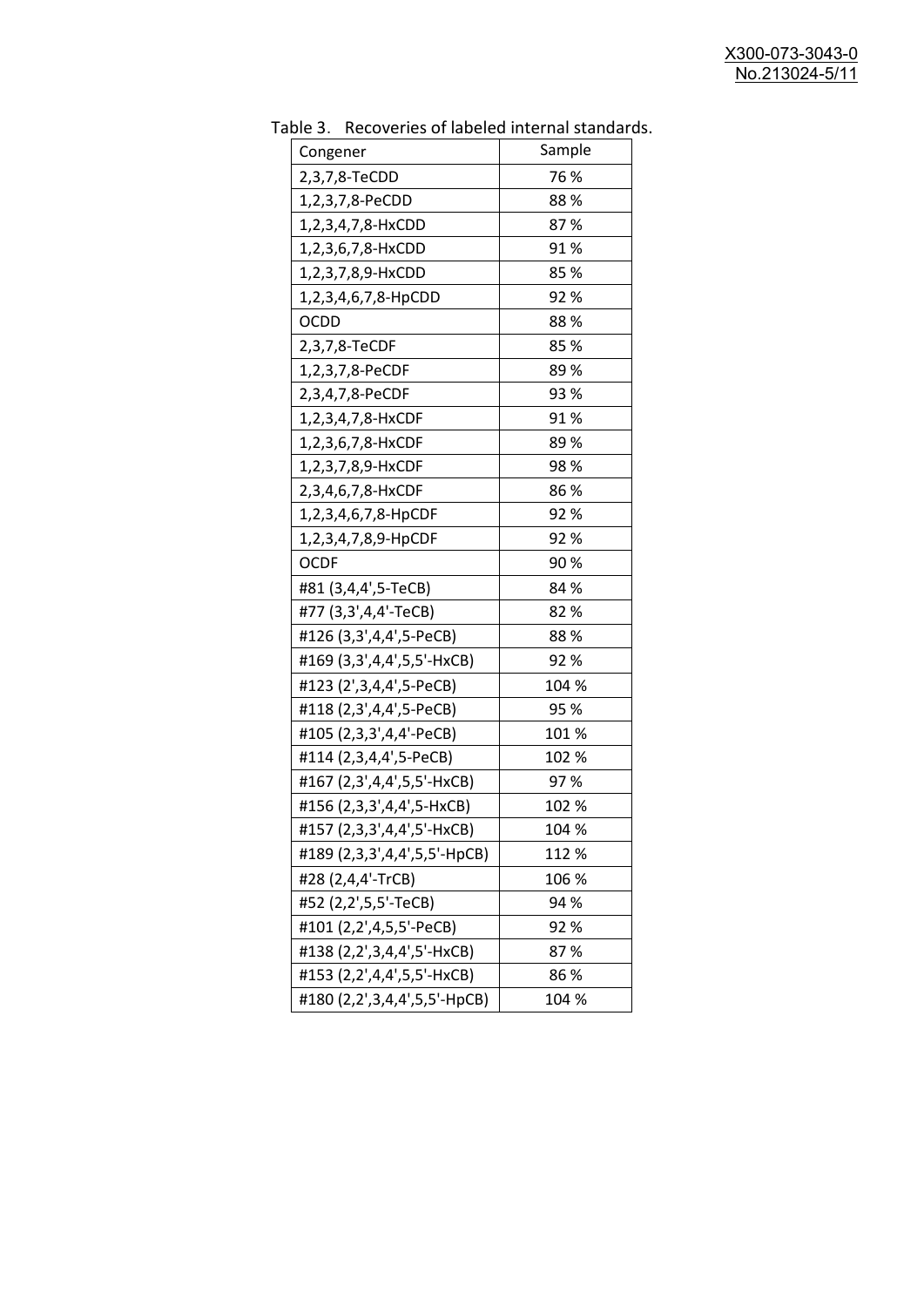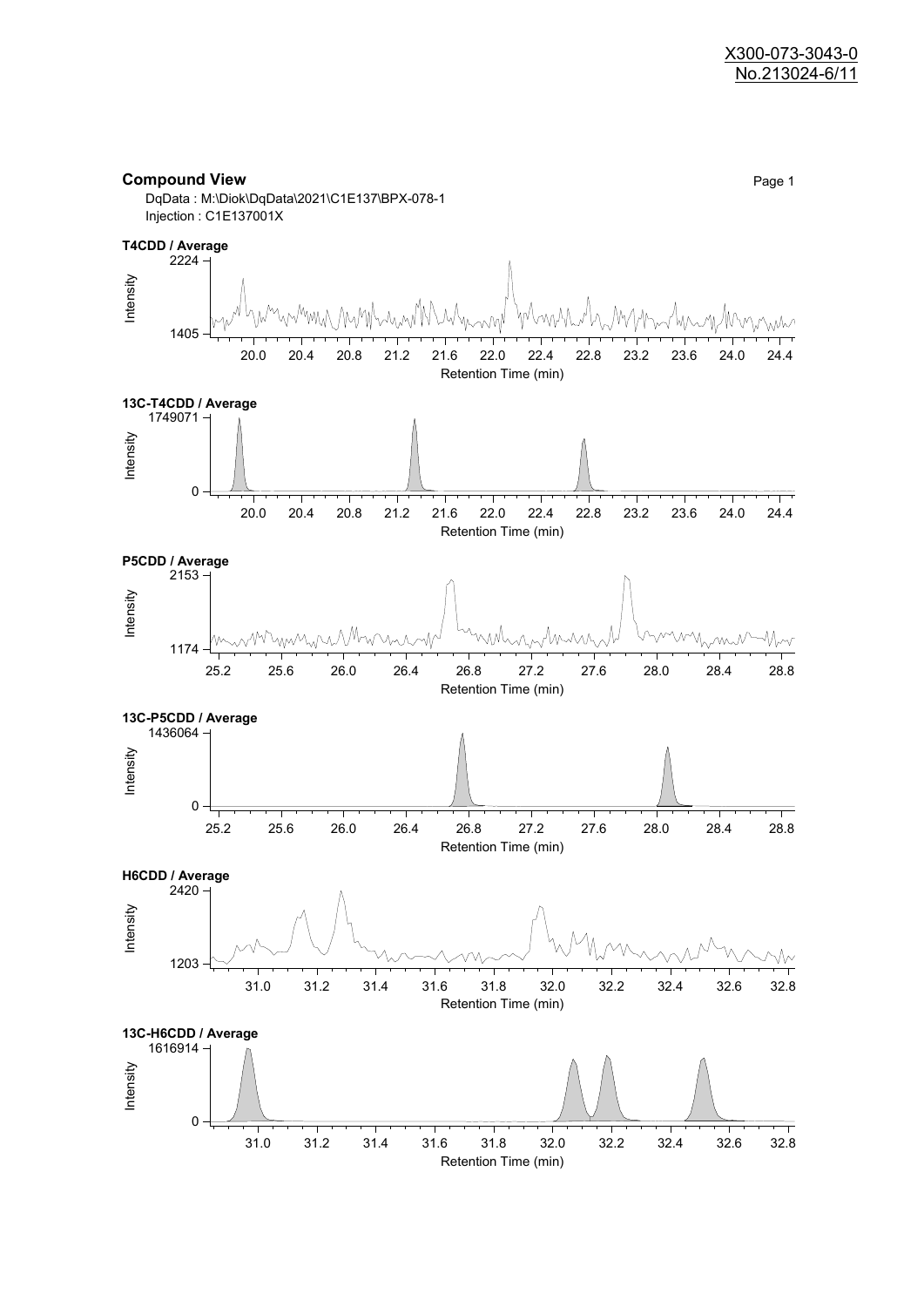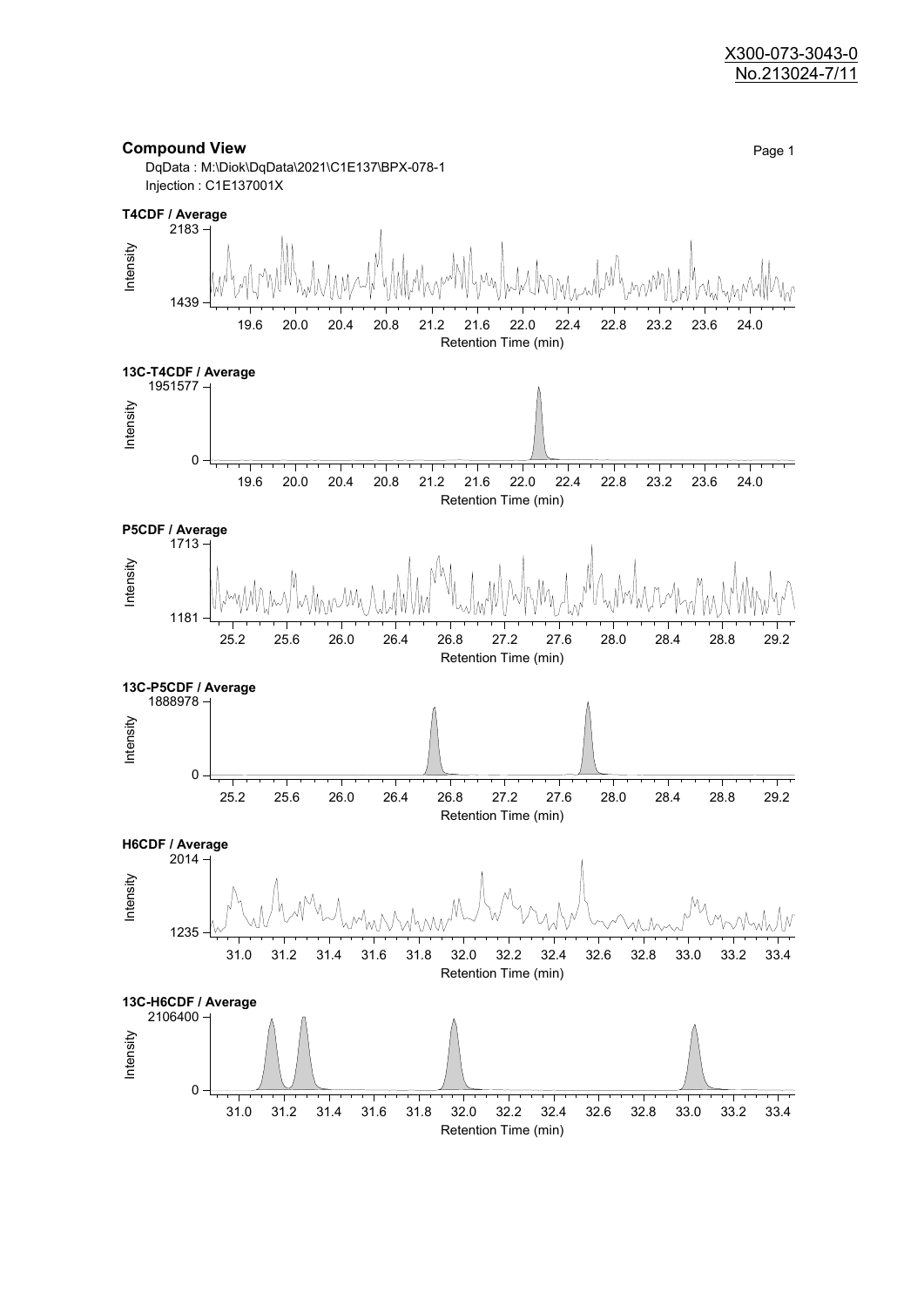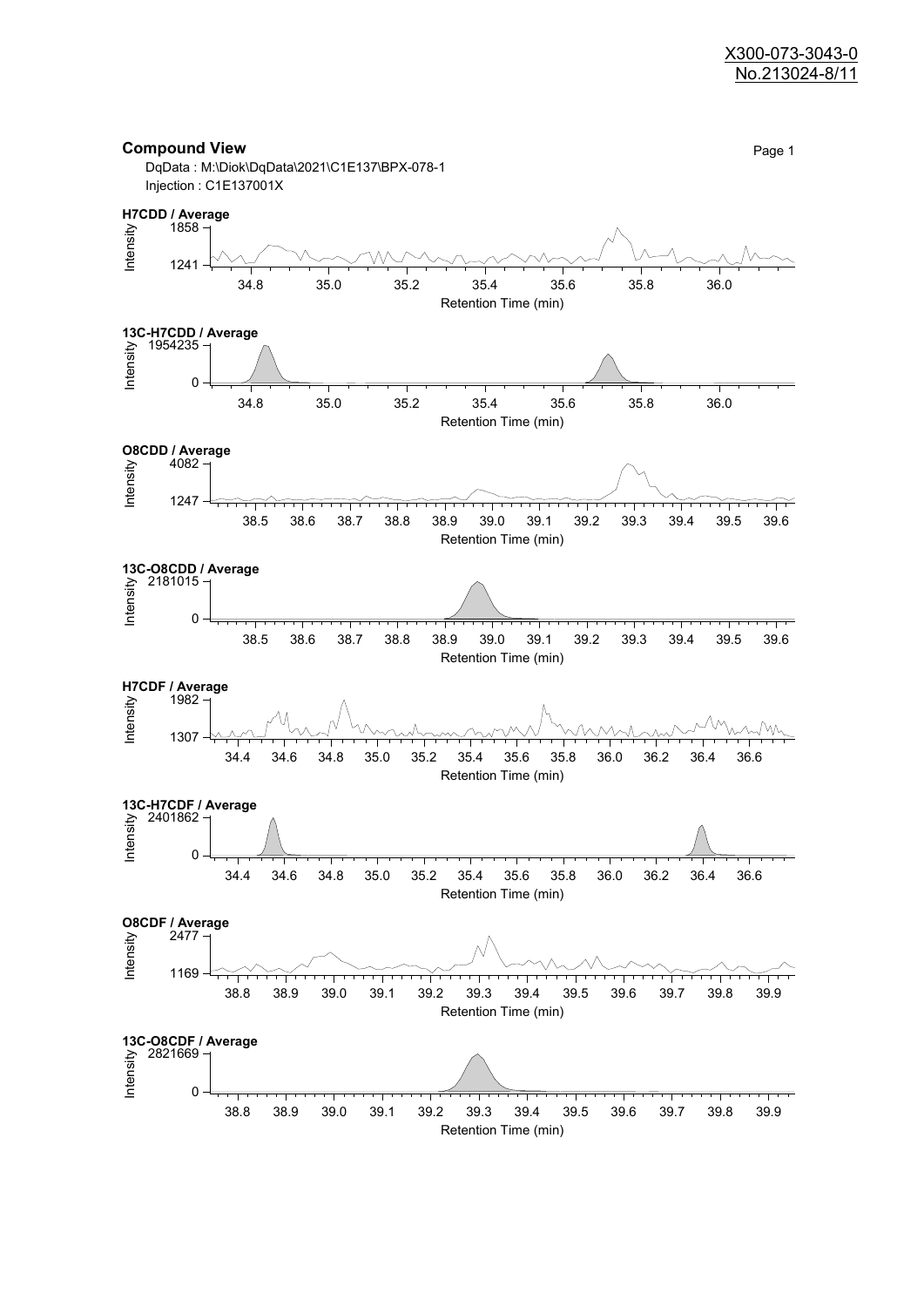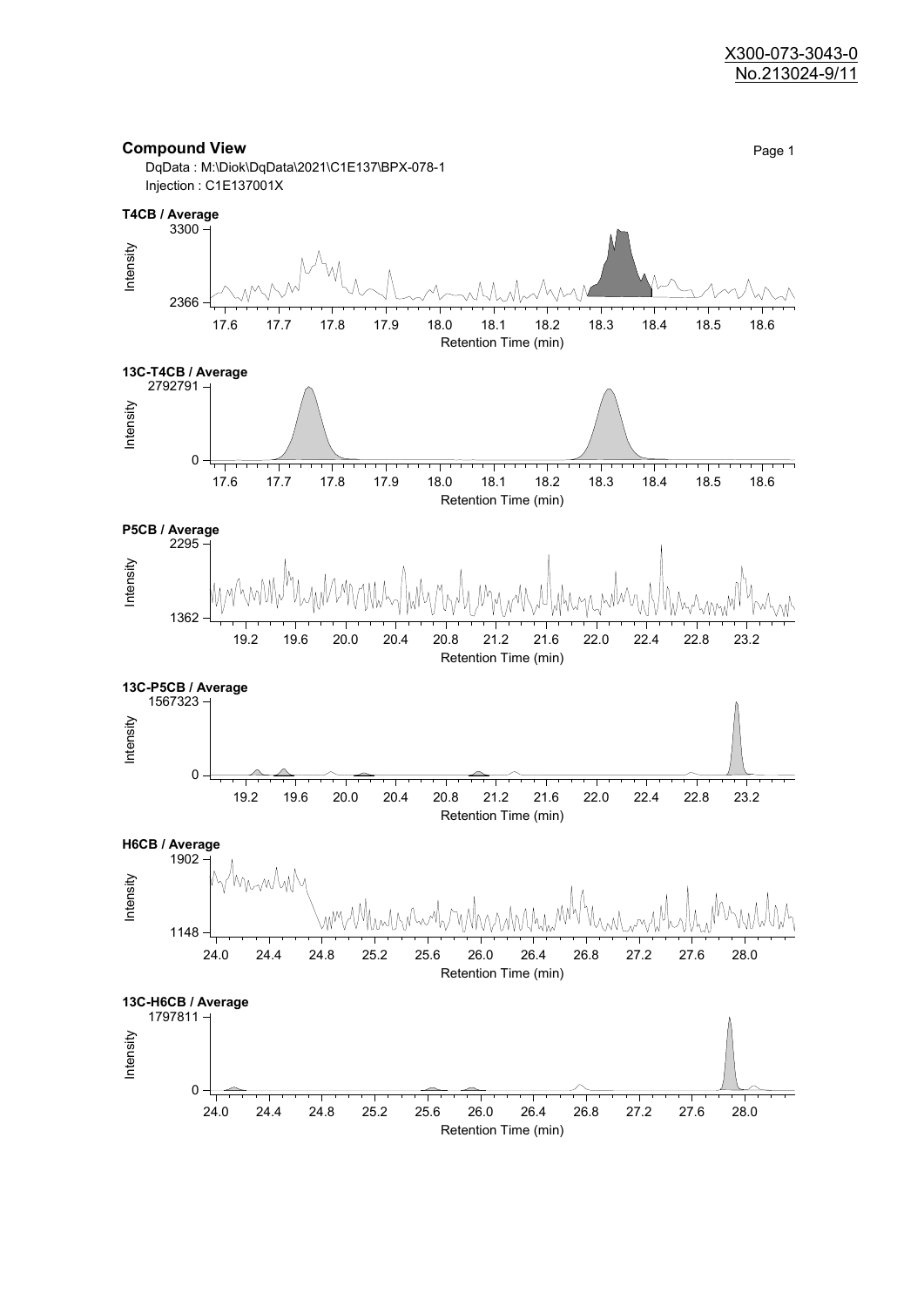